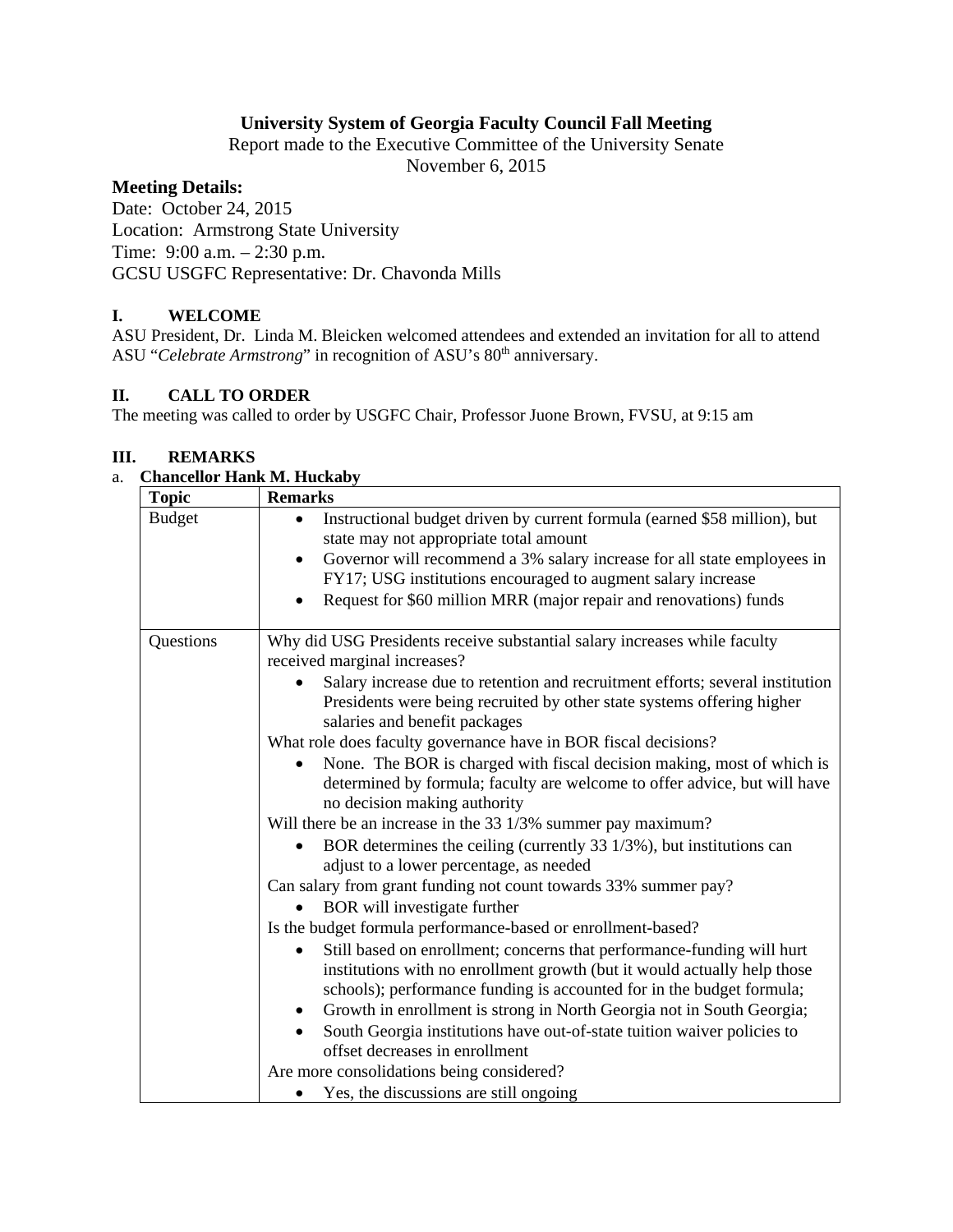|         | Why are institutions not allowed to rank Presidential candidates? Will the BOR<br>acknowledge that faculty receive the short end of bad administrative<br>appointments? |
|---------|-------------------------------------------------------------------------------------------------------------------------------------------------------------------------|
|         | BOR has final decision making authority                                                                                                                                 |
|         | Anonymous letters sent to BOR/Governor's office by faculty do more<br>$\bullet$                                                                                         |
|         | harm than good; if there is a true concern, present concern with                                                                                                        |
|         | supporting evidence through the proper channels                                                                                                                         |
|         | • Chancellor Huckaby extended an open door policy to all USG faculty                                                                                                    |
|         | Why are there so many interims in upper administration positions?                                                                                                       |
|         | Uncertainty about the state of the institution                                                                                                                          |
|         | USG needs more professional development programs to train internal                                                                                                      |
|         | faculty/staff for administrative positions                                                                                                                              |
| Campus  | A campus climate survey will be distributed to all USG institutions in the spring                                                                                       |
| Climate |                                                                                                                                                                         |

# b. **Vice Chancellor Houston Davis**

| <b>Topic</b>        | <b>Remarks</b>                                                                      |
|---------------------|-------------------------------------------------------------------------------------|
| <b>Shared Sick</b>  | Policy statement effective Jan 1, 2016, will allow employees to donate<br>$\bullet$ |
| Leave               | sick leave to fellow employees or immediate family members of fellow                |
|                     | employees                                                                           |
| Partner             | Partner benefits due to passing of same-sex marriage law should be<br>$\bullet$     |
| <b>Benefits</b>     | addressed by HR directors on campuses                                               |
| <b>Salary Study</b> | Pay equity gap salary study among 16 states                                         |
|                     | Chancellor will use study to make a case for salary adjustments<br>$\bullet$        |
| Campus Visits       | Standing invitation from Vice Chancellor Davis for Q/A sessions at<br>$\bullet$     |
|                     | faculty senate meetings                                                             |

# **IV. Reports**

- a. RACAA (Reagents Administrative Committee on Academic Affairs) meeting-*Professor Sally Robertson, Georgia Perimeter College* 
	- i. Informed VPAA's of the importance of USGFC and encouraged VPAA's to support institutional representative's attendance at Fall/Spring faculty council meetings
- b. AAUP Meeting Summary-*Dr. Robert Scott, Georgia AAUP President* 
	- i. Shared Governance
		- 1. Need input of faculty at BOR level
		- 2. HR made decisions without AAUP input
		- 3. Encourage attendance at AAUP summer institute; request support from BOR to provide resources for attendance
- c. USG Retiree Council
	- i. Encourages institutions to have an active retiree council to keep retirees engaged with campus
	- ii. Retirees were not well-informed of the conversion of retiree insurance from public health care group insurance to private exchange. Retirees provided a fixed amount of contribution.
	- iii. Needs to be improved communication between retirees, institutions, and system office
		- 1. Need a retiree list serve, snail mail, and phone tree
	- iv. Suggest that faculty senate have a retiree representative on the senate; will ensure that retirees remain well-informed of issues affecting them (primarily health care benefits)